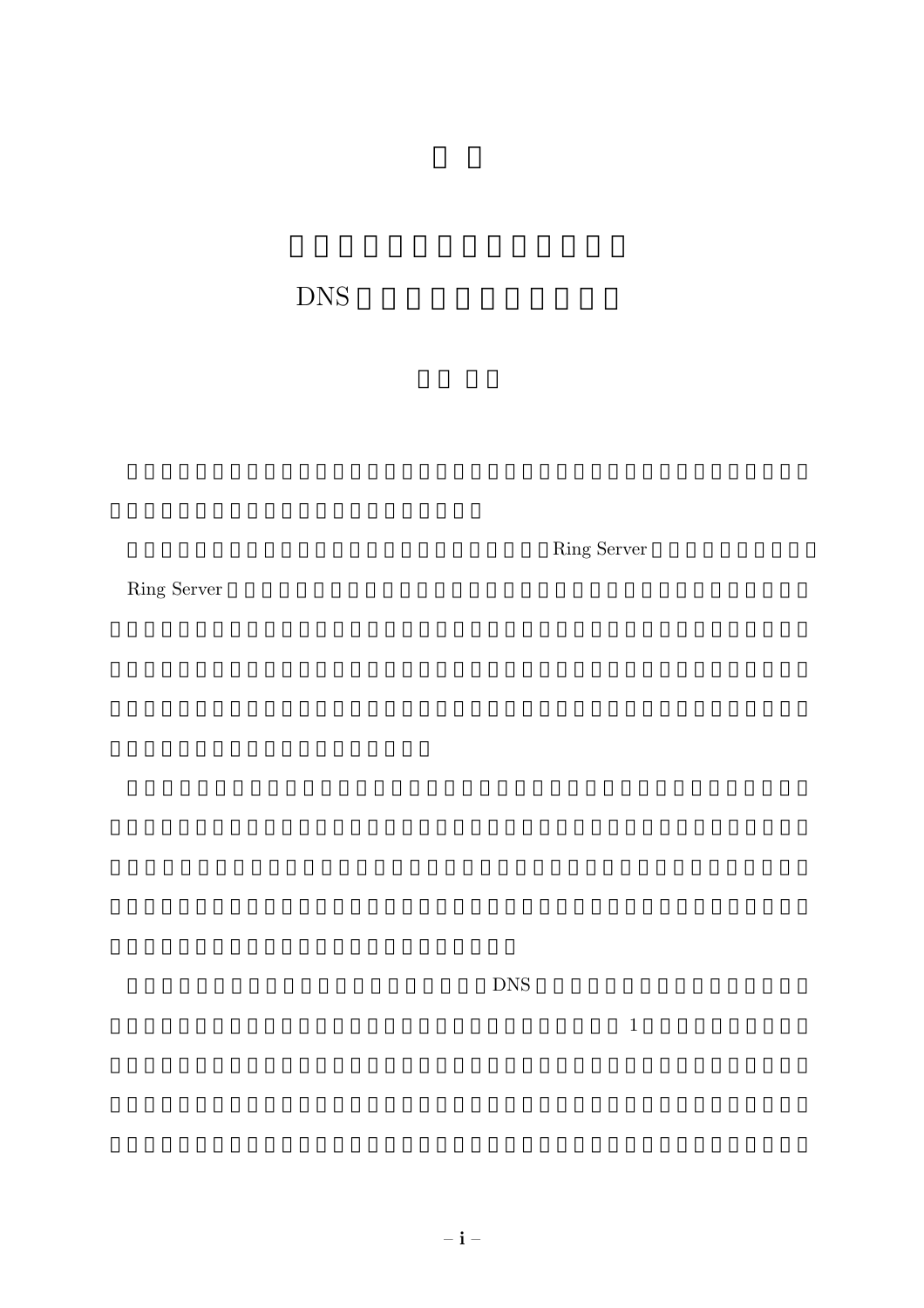**DNS**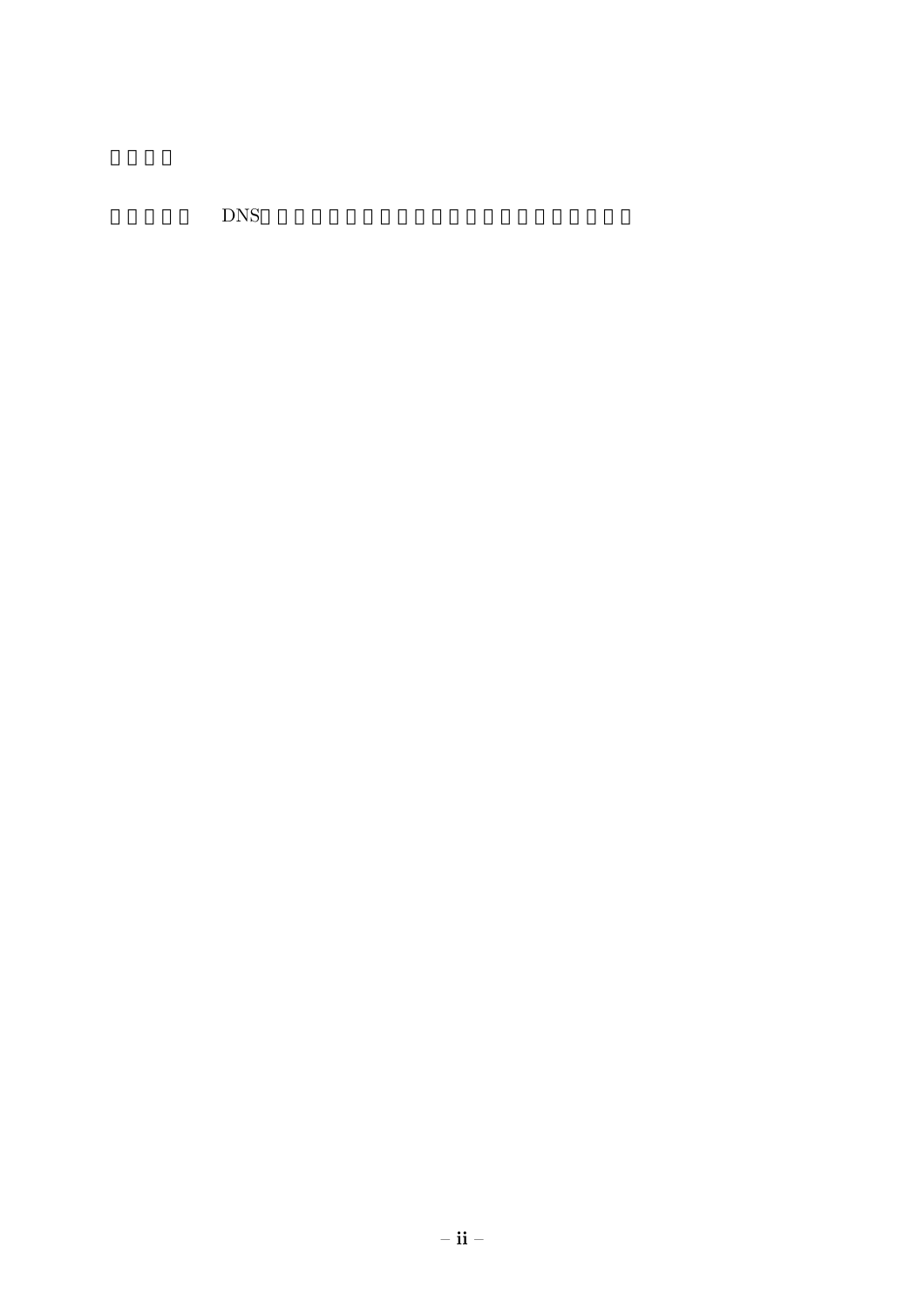## Abstract

## A Server Selection Method Using DNS for Partial Mirror Servers

## HIROSE, Takao

This paper, the technique of selecting the partial mirror server using DNS prepares two or more partial mirror servers is proposed.

The mirror server distributes load is widely used on the Internet.

The Ring Server Project is managing the large-scale mirroring system, whose server provides the directory tree structure as a master server that the mirror server is the same. However, mirror servers can't be synchronized always because of delivering delay, mirror server the digital content, which a user wants to acquire, may not exist when a user accesses.

Therefore the ring server is built using two or more partial mirror servers because partial mirror servers decrease delay of the synchronization of mirroring. That digital content distribute using partial mirror servers can mitigate the mirror server load and network traffic. Though, when using two or more partial mirror servers, in case the server is selected, user must check whether it has the digital content that a user wants to acquire.

The proposal technique adds directory information to DNS and can select a partial mirror server with the digital content that a user wants to acquire.

Consequently, building a ring server using two or more partial mirror servers can reduce delay of the synchronization by mirror processing. Furthermore, a server with